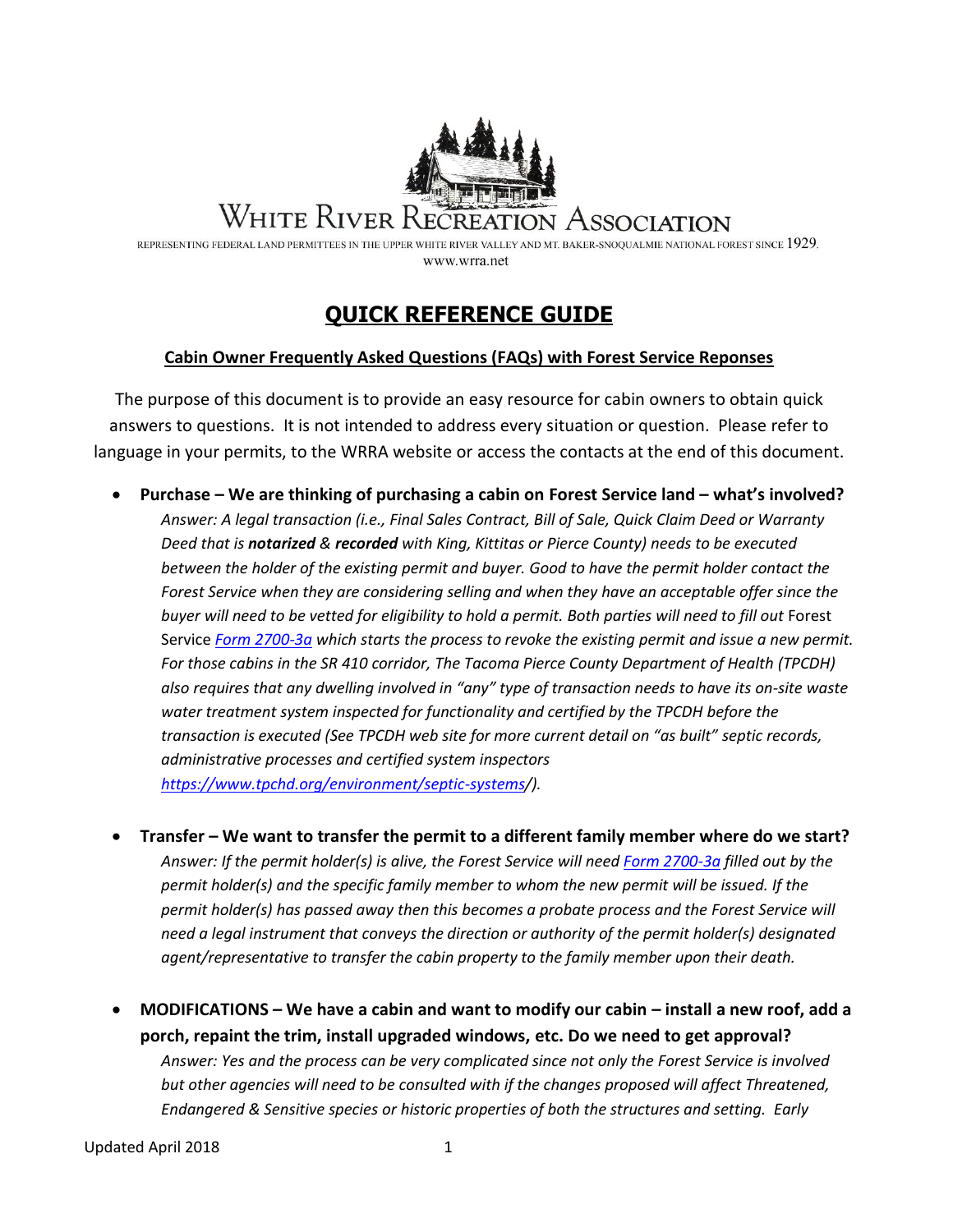*contact with the Forest Service may help alleviate some design barriers but past experience indicates that permit holder(s) are not usually satisfied with the options available to them based on the June 2006 programmatic agreement between the Forest Service and Washington State Historical Preservation Office. (Se[e WRRA website](http://wrra.net/index.php?option=com_content&view=article&id=7&Itemid=9) for a copy of the document and perspectives of options.)*

 **Storm Damage – In a recent storm, there was damage to an outbuilding. We want to repair it as is. Is there a form to complete or may we just proceed with the repair?**

*Answer: There is no form to fill out however the permit holder will need to contact the Forest Service to consult on what options for repair/replacement are available to the permit holder(s) since there are lots where over time some outbuilding structures have been erected that are inconsistent with Forest Service policy governing these matters.* 

- **Septic / Water – We want to install a new septic / water system. How should we proceed?** *Answer: The permit holder(s) need to contact the Forest Service first to outline or describe in general what, why, how and where they are thinking of installing these systems. The Forest Service will subsequently review the general proposal and consider both the environmental and infrastructure issues associated with authorizing a new utility use on the lot. After this consultation the Forest Service will need to also look at staffing and specialist needs so that the NEPA and tribal obligations can be addressed for the authorizing official. In the past both competing Forest priorities and lack of available Forest Service funding to pay these specialists have made progress extremely slow to non-existent, so please be patient. For those cabins in the SR 410 corridor, the permit holder(s) will also need TPCDH permits both for the water and septic systems. This process can be initiated concurrently with the Forest Service's NEPA process but be aware that the TPCDH will not issue final permits until Forest Service concurrences have been officially received. Cabins situated in either King or Kittitas Counties need to consult their respective health departments for current rules or policies governing approval and permits for waste and potable water facilities.*
- **Tree Danger – We have a tree which we think is dangerous and likely to fall on our cabin – can we have it removed?**

*Answer: Removal of any vegetation on or off the lot needs Forest Service approval prior to taking action (See your individual permits terms and O&M requirements). If the Forest Service agrees that the tree poses a threat to the structure, you will then receive authorization (verbal or written) and then you can have it removed.*

 **Trees Wood – We had trees fall on our cabin lot. Can we keep the wood or give it away?** *Answer: Removal of any vegetation on or off the lot needs Forest Service approval prior to taking action (see permit terms and O&M requirements). If the Forest Service agrees that the down tree poses a problem to access to the structures on the lot, you will then receive authorization (verbal or written) on what if anything you can do with the wood.*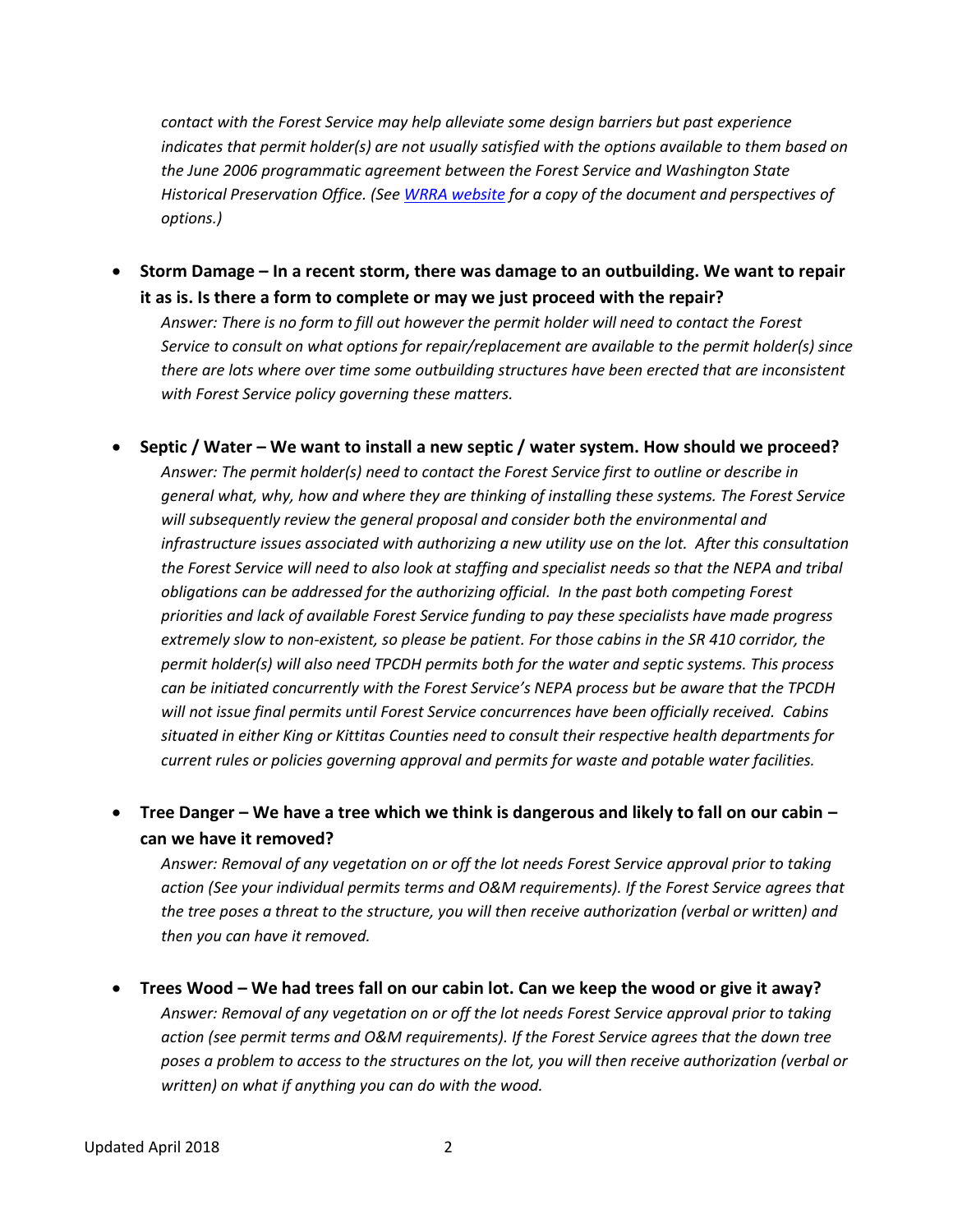# **Outdoor Burning – When can we burn? What is allowed and what is not? Is there a website to get updated conditions?**

*Answer: Use of fire or burning of campfires on the lot is regulated by the same Code of Federal Regulations [\(36 CFR 261.5 Fire Prohibitions\)](https://www.law.cornell.edu/cfr/text/36/261.5) that governs or prohibits this use on all National Forest*  lands. Burning of vegetative debris piles is not normally an accepted method of disposal for permit *holder(s) unless specifically approved by the Forest Service. Consult with your local administrator to see what options are available in lieu of fire for debris removal.*

#### **Gunfire – is not allowed in cabin area, where to call and what to report?**

*Answer: Recreational shooting [\(36 CFR 261.10 \(d\)\)](https://www.law.cornell.edu/cfr/text/36/261.10) is not either a precluded activity or a prohibited act on any National Forest System lands (see Attached Reference) including the cabin tracks. You can report this activity to the local Forest Service office and it will be shared with law enforcement so that they can address the best method for either monitoring or responding. If you have stray rounds hitting within your vicinity, seek cover and call 911 immediately to report the lifethreatening emergency. So long as shooters don't violate the following requirements, conducting this activity in the vicinity of the cabin tracks is perfectly legal:*

- *1. Discharge of a firearm in or within 150 yards of a residence, building, campsite, developed recreation site such as a trailhead, or occupied area, or*
- *2. Across or on a National Forest road system or body of water adjacent thereto, or in any manner or place whereby any person or property is exposed to injury or damage as a result of such discharge.*
- *3. Into or within any cave.*
- *4. In manner that causes resource damage.*

#### **ORVs – Can Snowmobiles or Off-Highway Vehicles be driven in the cabin area?**

*Answer: The Forest Service defines highway-legal vehicles as motor vehicles licensed under the state law for general operation on ALL public roads within the state. The Forest Service roads in the cabin tracks, when they are accessible to public entry meet the definition of a public highway and therefore operation of any type of un-licensed motorized vehicle on these roads would be a violation of [36 CFR 261.15.](https://www.law.cornell.edu/cfr/text/36/261.15) Unless specifically prohibited, operation of snowmobiles within the tracks but not on a road may be legal but this judgement is best made by a Forest Service Law Enforcement Officer (LEO) who enforces highway related laws and regulations.*

- **Fireworks – Are fireworks or sparklers allowed in the cabin area?** *Answer: No types of fireworks are permitted on National Forest lands*
- **Christmas Trees – If we want to harvest a tree how do we go about getting permission?** *Answer: Christmas trees are considered forest product and sold only by permit. No permission will be given to a permit holder(s) to remove vegetation for use as a Christmas tree.*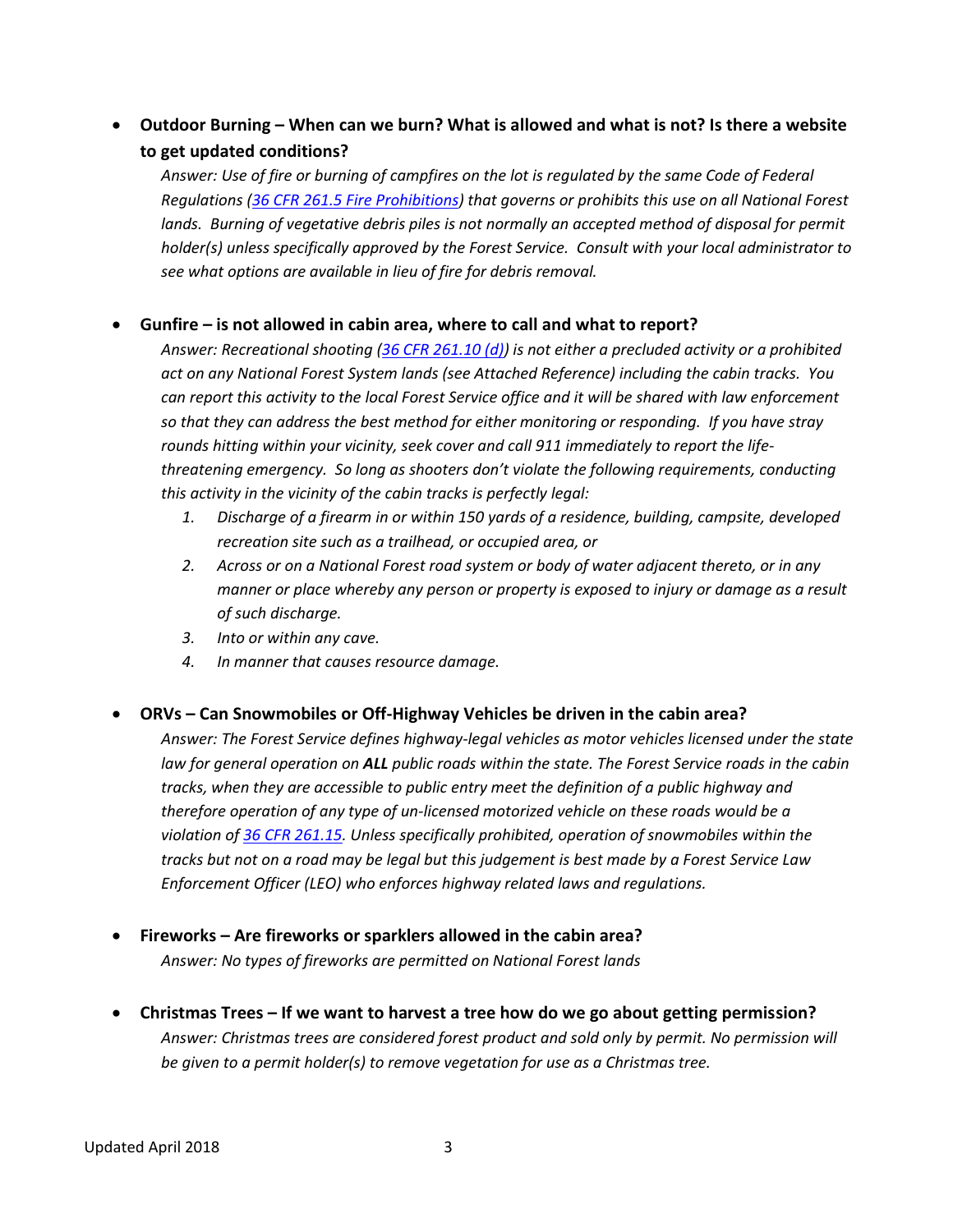**Squatters – If we have a squatter or a camper on FS land near or on our cabin lot, is there anything we can do? Are there guidelines for squatting or camping on FS land?**

*Answer: Your permit and the terms it specifically does not give the permit holder(s) exclusive use and/or control of the land within your lot and as such the public always has the legal right to enjoy their public lands even if it's camping out in front of your cabin or outhouse. Our desires are that no one would do so and we would encourage you to contact the permit administrator or LEO should this situation develop. Occupancy regulations do however restrict the public from occupying a site to no more than 14 continuous days at which time they will be subsequently required to relocate their camp site off the Mt. Baker-Snoqualmie National Forest.* 

#### **Roads – Who maintains the roads in the cabin area?**

*Answer: These are Forest Service system roads (except for driveways to cabins) but due to the fact that most of these roads currently exist solely for the access to cabins, road maintenance over the past years has been accomplished through a coop-agreement with either the WRRA on the SR 410 corridor and other individual cabin owners in the I 90 corridor. The Forest Service is currently looking at a significant shortfall in future funding to maintain all the system roads it manages so it is always looking at opportunities to reduce its road maintenance obligations. The cabin tracks and system roads within them will continue to be a maintenance struggle for the Forest Service should recreation dollars be ultimately needed to address non-discretionary repairs.* 

### **Sledding – What about sledding on the roads leading up to the cabins and on other roads outside of the Snopark areas?**

*Answer: Again, these are considered public highways when accessible to the public and as such use of the Forest Service roads as a snow play area is inconsistent and extremely unsafe with the joint operation of motor-vehicles. If a Forest Service road is inaccessible to motor-vehicles due to a heavy snow pack, it is usually the discretion of the LEO to determine if the snow play activity is in violation of regulations.*

# **Other Topics – for direction on these and more, refer to the [operations and maintenance](https://6e22110f-46fb-4d70-8215-590ae4f6abd6.usrfiles.com/ugd/6e2211_01638da179284eeb862b6fbc67fd9c16.pdf)  [plan](https://6e22110f-46fb-4d70-8215-590ae4f6abd6.usrfiles.com/ugd/6e2211_01638da179284eeb862b6fbc67fd9c16.pdf) addendum of your permit:**

- o Playground toys, lawn furniture, and trailers (not allowed)
- o Antennas and satellite dishes (not allowed)
- o Outdoor lights (limited)
- o Lot signs
- o Outdoor burning
- o Subject to compliance inspections